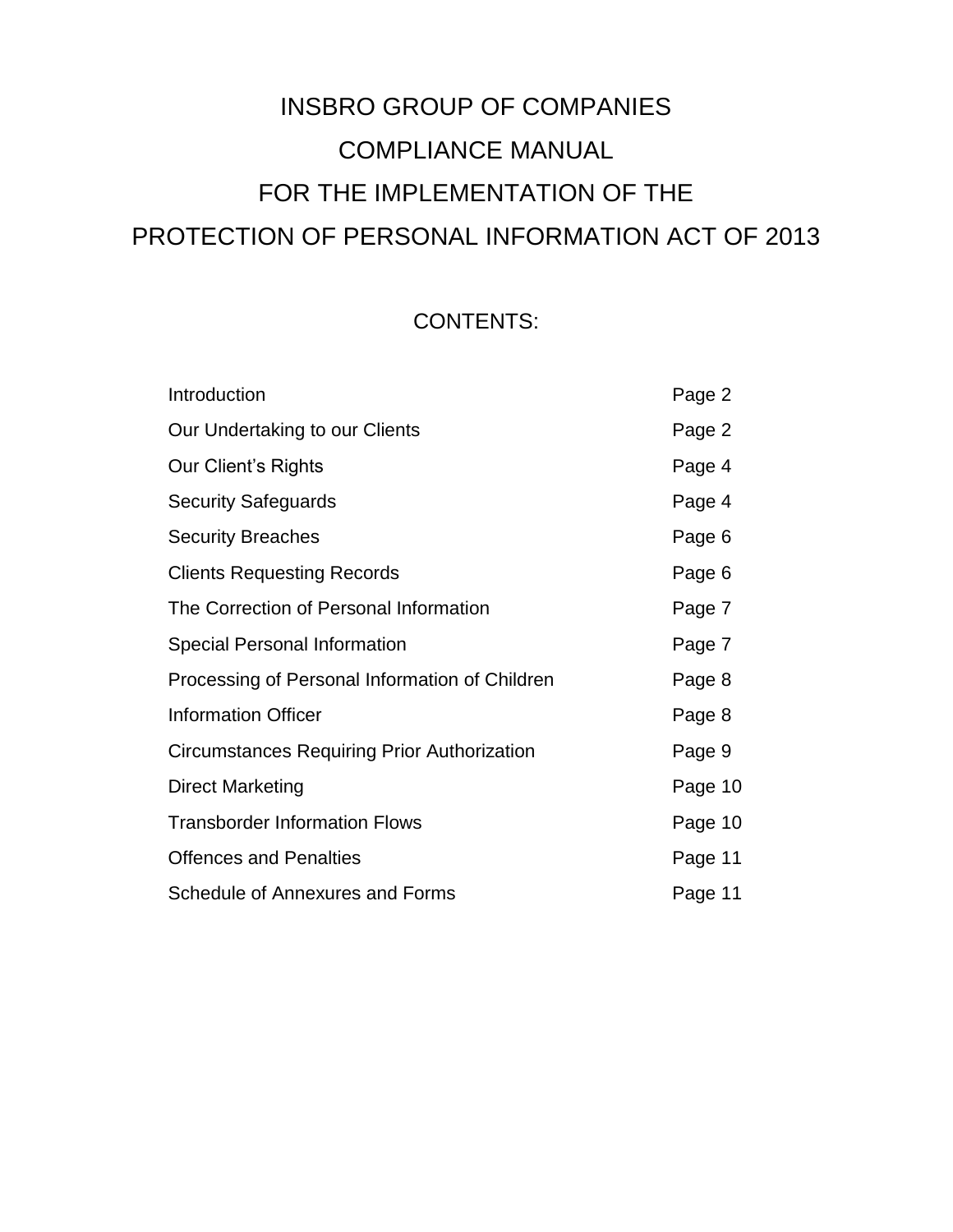#### A. INTRODUCTION

The Protection of Personal Information Act (POPI) is intended to balance 2 competing interests. These are:

- 1. Our individual constitutional rights to privacy (which requires our personal information to be protected); and
- 2. The needs of our society to have access to and to process (work with) our personal information for legitimate purposes, including the purpose of doing business.

This Compliance Manual sets out the framework for our company's compliance with POPI.

Where reference is made to the "processing" of personal information, this will include any activity in which the information is worked with, from the time that the information is collected, up to the time that the information is destroyed, regardless of whether the information is worked with manually, or by automated systems.

- B. OUR UNDERTAKINGS TO OUR CLIENTS:
- 1. We undertake to follow POPI at all relevant times and to process personal information lawfully and reasonably, so as not to infringe unnecessarily on the privacy of our clients.
- 2. We undertake to process information only for the purpose for which it is intended, to enable us to do our work, as agreed with our clients.
- 3. Whenever necessary, we shall obtain consent to process personal information.
- 4. Where we do not seek consent, the processing of our client's personal information will be following a legal obligation placed upon us, or to protect a legitimate interest that requires protection.
- 5. We shall stop processing personal information if the required consent is withdrawn, or if a legitimate objection is raised.
- 6. We shall collect personal information directly from the client whose information we require, unless:
	- 6.1 the information is of public record, or
	- 6.2 the client has consented to the collection of their personal information from another source, or
	- 6.3 the collection of the information from another source does not prejudice the client, or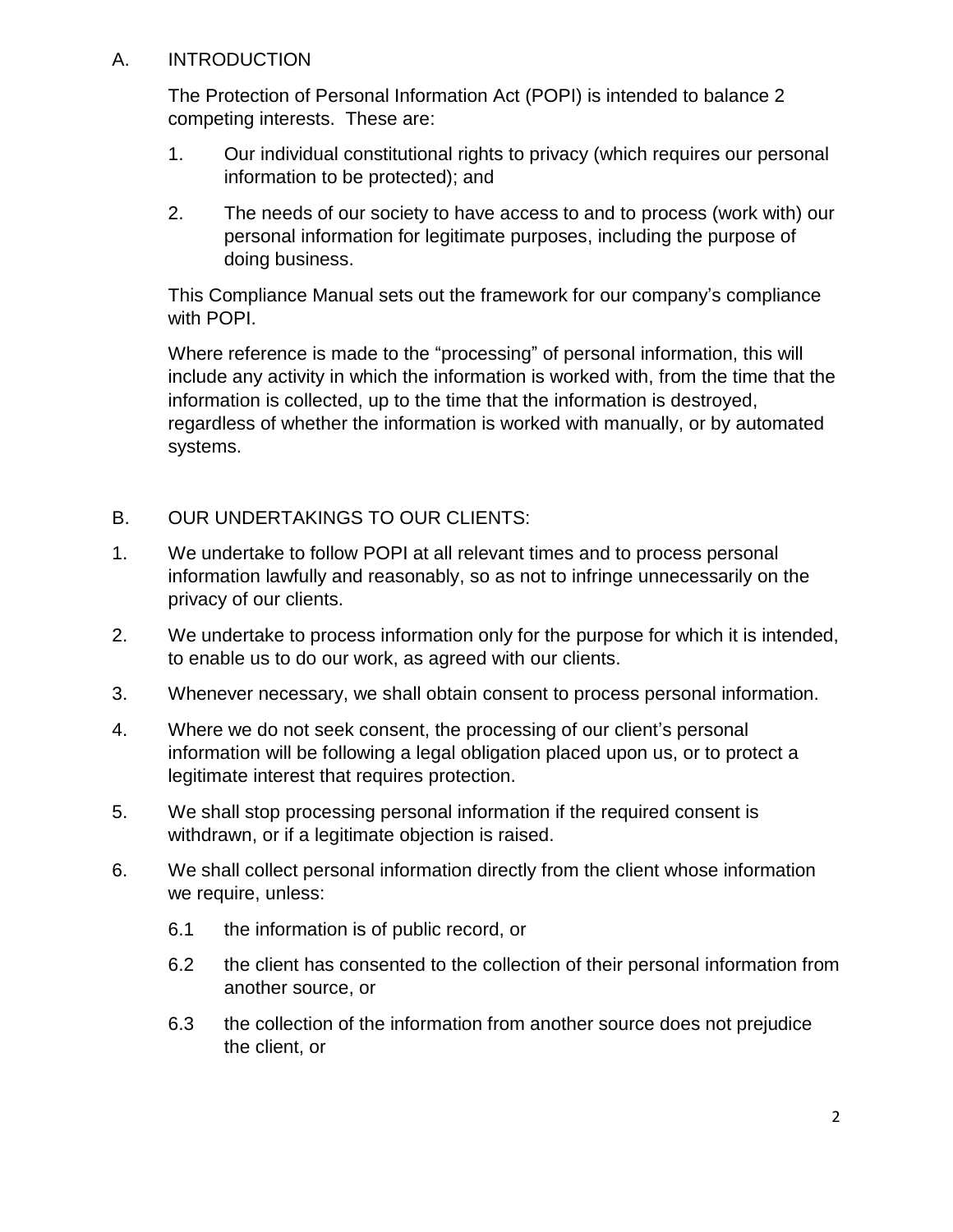- 6.4 the information to be collected is necessary for the maintenance of law and order or national security, or
- 6.5 the information is being collected to comply with a legal obligation, including an obligation to SARS, or
- 6.6 the information collected is required for the conduct of proceedings in any court or tribunal, where these proceedings have commenced or are reasonably contemplated; or
- 6.7 the information is required to maintain our legitimate interests; or
- 6.8 where requesting consent would prejudice the purpose of the collection of the information; or
- 6.9 where requesting consent is not reasonably practical in the circumstances.
- 7. We shall advise our clients of the purpose of the collection of the personal information.
- 8. We shall retain records of the personal information we have collected for the minimum period as required by law unless the client has furnished their consent or instructed us to retain the records for a longer period.
- 9. We shall destroy or delete records of the personal information (so as to deidentify the client) as soon as reasonably possible after the time period for which we were entitled to hold the records have expired.
- 10. We shall restrict the processing of personal information:
	- 10.1 where the accuracy of the information is contested, for a period sufficient to enable us to verify the accuracy of the information;
	- 10.2 where the purpose for which the personal information was collected has been achieved and where the personal information is being retained only for the purposes of proof;
	- 10.3 where the client requests that the personal information is not destroyed or deleted, but rather retained; or
	- 10.4 where the client requests that the personal information be transmitted to another automated data processing system.
- 11. The further processing of personal information shall only be undertaken:
	- 11.1 if the requirements of paragraphs 3; 6.1; 6.4; 6.5 or 6.6 above have been met;
	- 11.2 where the further processing is necessary because of a threat to public health or public safety or to the life or health of the client, or a third person;
	- 11.3 where the information is used for historical, statistical or research purposes and the identity of the client will not be disclosed; or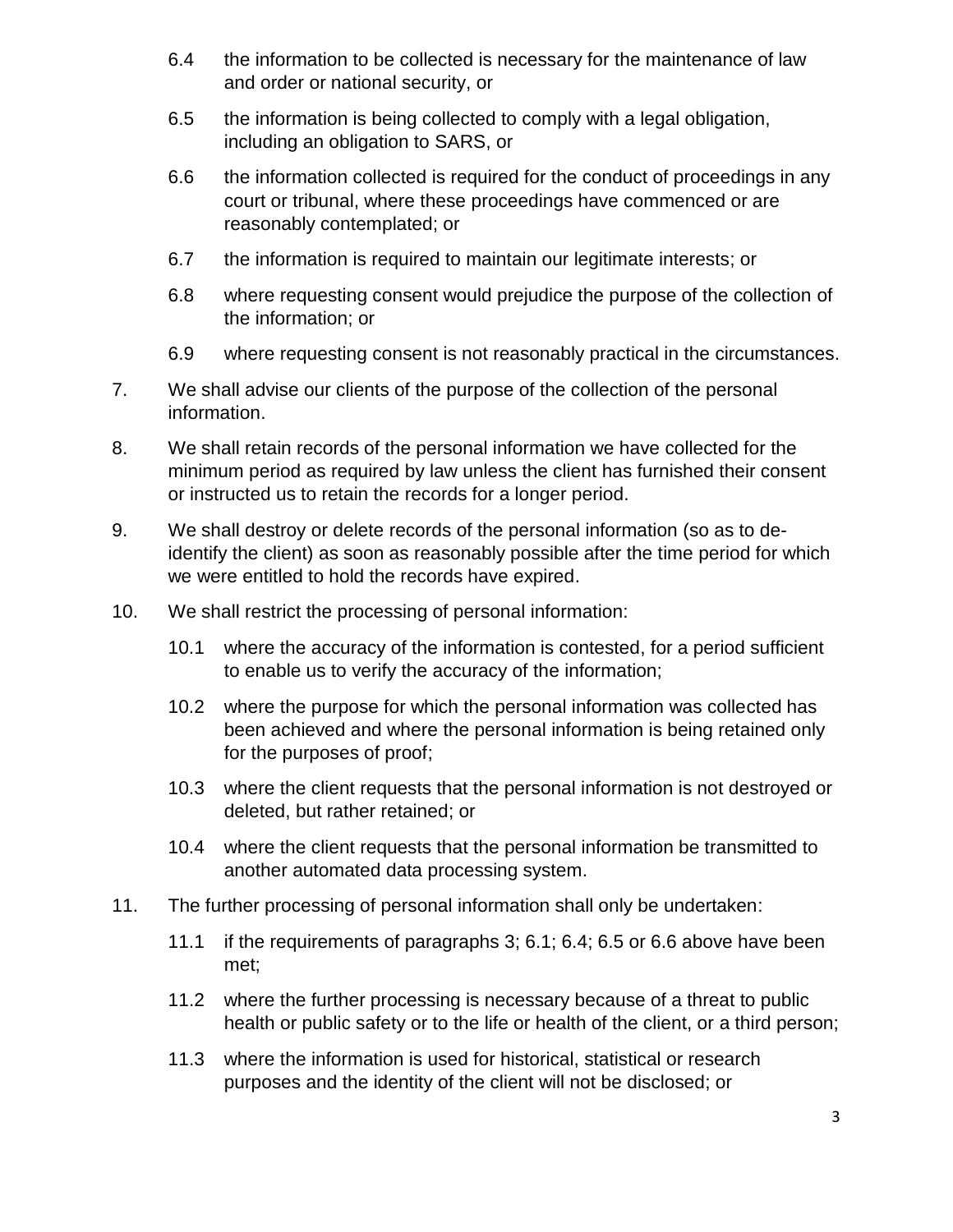- 11.4 where this is required by the Information Regulator appointed in terms of POPI.
- 12. We undertake to ensure that the personal information which we collect and process is complete, accurate, not misleading and up to date.
- 13. We undertake to retain the physical file and the electronic data related to the processing of the personal information.
- 14. We undertake to take special care with our client's bank account details, and we are not entitled to obtain or disclose or procure the disclosure of such banking details unless we have the client's specific consent.
- 15. Form 1 referred to in Section O below shall be sent to every client when we accept a mandate of any sort, to advise them of our duty to them in terms of POPI.

#### C. OUR CLIENT'S RIGHTS

- 1. In cases where the client's consent is required to process their personal information, this consent may be withdrawn.
- 2. In cases where we process personal information without consent to protect a legitimate interest, to comply with the law or to pursue or protect our legitimate interests, the client has the right to object to such processing.
- 3. All clients are entitled to lodge a complaint regarding our application of POPI with the Information Regulator.
- 4. Form 2 referred to in Section O below shall be completed by each client when we accept a mandate of any sort, to obtain the client's consent to process their personal information while we do our work for them, unless this consent has been obtained within another document signed by the client.

#### *D.* SECURITY SAFEGUARDS

*[The clauses below, especially clauses 1.3 to 1.6, contain suggested measures only and must be edited and adjusted, depending on the levels of security that each company believes is reasonable and appropriate to their business and sufficient to meet the requirements of POPI. You will need the assistance of at least your IT administrator/service provider/consultant to assist with the security of your IT infrastructure.]*

1. In order to secure the integrity and confidentiality of the personal information in our possession, and to protect it against loss or damage or unauthorised access, we must continue to implement the following security safeguards: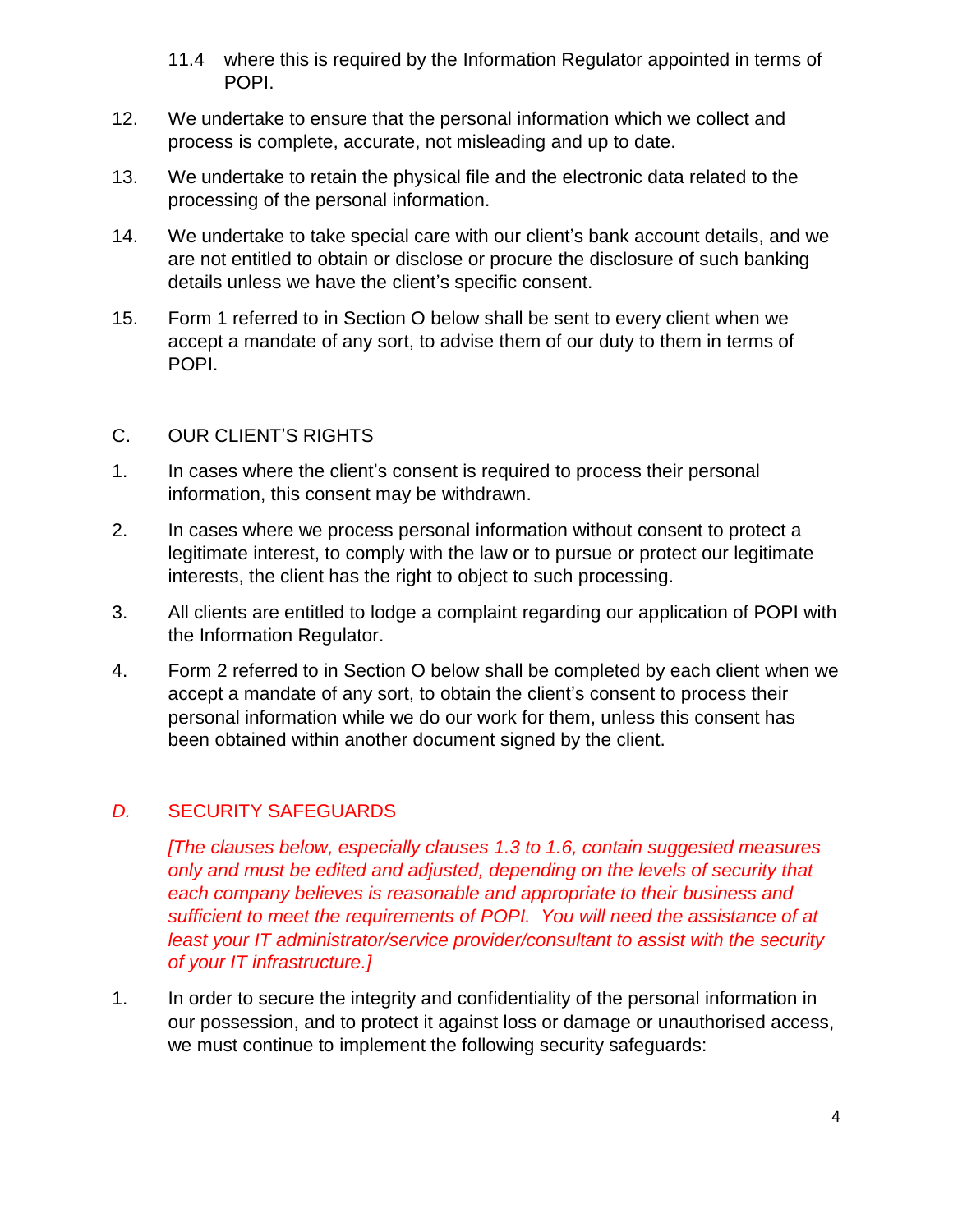- 1.1 Our business premises where records are kept must remain protected by access control, burglar alarms and armed response.
- 1.2 Archived files must be stored behind locked doors and access control to these storage facilities must be implemented.
- 1.3 All the user terminals on our internal computer network and our servers must be protected by passwords which must be changed on a regular basis.
- 1.4 Our email infrastructure must comply with industry standard security safeguards, and meet the General Data Protection Regulation (GDPR), which is standard in the European Union.
- 1.5 Vulnerability assessments must be carried out on our digital infrastructure at least on an annual basis to identify weaknesses in our systems and to ensure we have adequate security in place.
- 1.6 We must use an internationally recognised Firewall to protect the data on our local servers, and we must run antivirus protection at least every hour to ensure our systems are kept updated with the latest patches. The security of this system must comply with the GDPR of the European Union.
- 1.7 Our staff must be trained to carry out their duties in compliance with POPI, and this training must be ongoing.
- 1.8 It must be a term of the contract with every staff member that they must maintain full confidentiality in respect of all of our clients' affairs, including our clients' personal information.
- 1.9 Employment contracts for staff whose duty it is to process a client's personal information, must include an obligation on the staff member (1) to maintain the Company's security measures, and (2) to notify their manager/supervisor immediately if there are reasonable grounds to believe that the personal information of a client has been accessed or acquired by any unauthorised person. See form O. 6 below for an example of the relevant addendum/clause to be used in these contracts.
- 1.10 The processing of the personal information of our staff members must take place in accordance with the rules contained in the relevant labour legislation.
- 1.11 The digital work profiles and privileges of staff who have left out employ must be properly terminated.
- 1.12 The personal information of clients and staff must be destroyed timeously in a manner that de-identifies the person.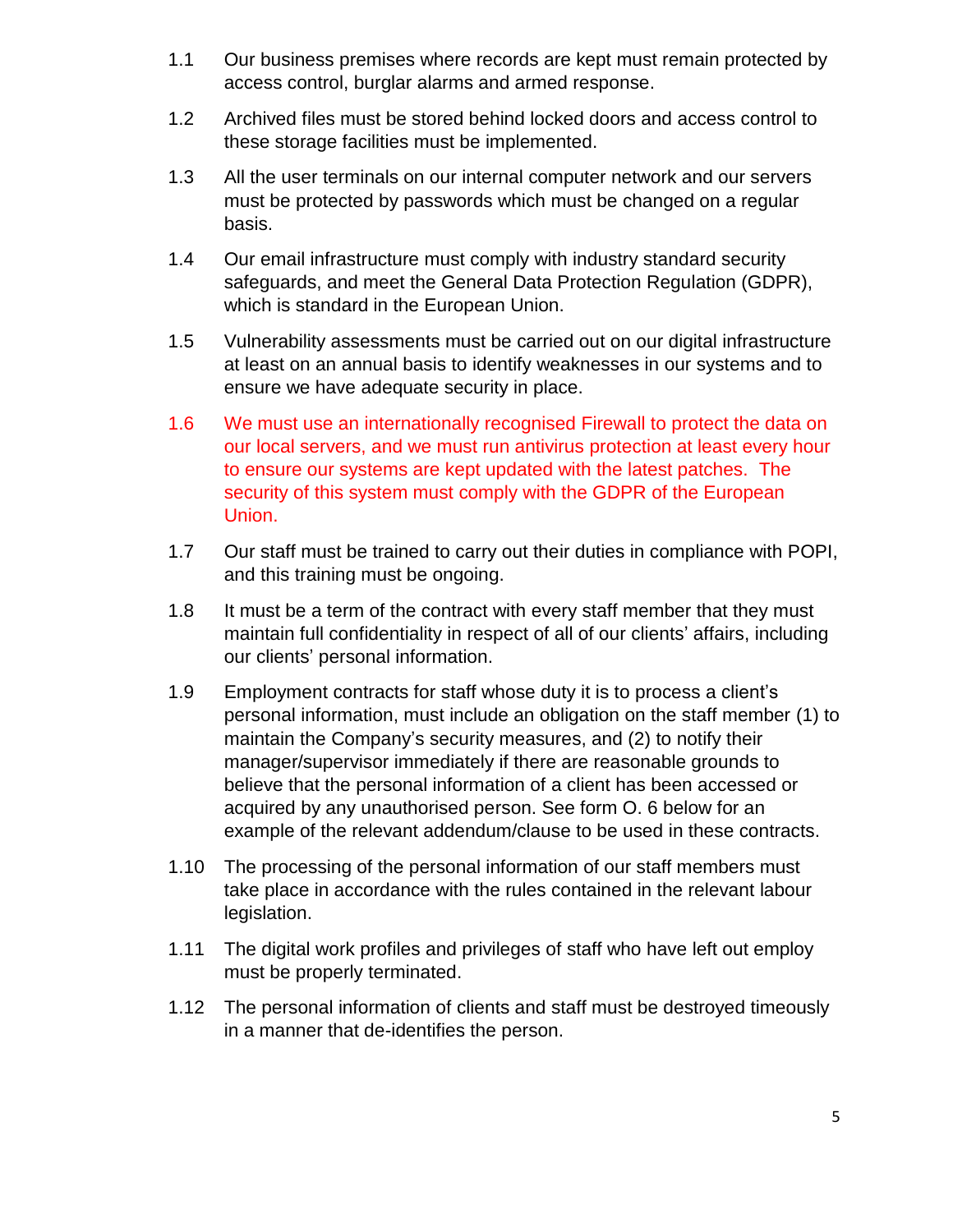2. These security safeguards must be verified on a regular basis to ensure effective implementation, and these safeguards must be continually updated in response to new risks or deficiencies.

### E. SECURITY BREACHES

- 1. Should it appear that the personal information of a client has been accessed or acquired by an unauthorised person, we must notify the Information Regulator and the relevant client/s, unless we are no longer able to identify the client/s. This notification must take place as soon as reasonably possible.
- 2. Such notification must be given to the Information Regulator first as it is possible that they, or another public body, might require the notification to the client/s be delayed.
- 3. The notification to the client must be communicated in writing in one of the following ways, with a view to ensuring that the notification reaches the client:
	- 3.1 by mail to the client's last known physical or postal address;
	- 3.2 by email to the client's last known email address;
	- 3.3 by publication on our website or in the news media; or
	- 3.4 as directed by the Information Regulator.
- 4 This notification to the client must give sufficient information to enable the client to protect themselves against the potential consequences of the security breach, and must include:
	- 4.1 a description of the possible consequences of the breach;
	- 4.2 details of the measures that we intend to take or have taken to address the breach;
	- 4.3 the recommendation of what the client could do to mitigate the adverse effects of the breach; and
	- 4.4 if known, the identity of the person who may have accessed, or acquired the personal information.

# F. CLIENTS REQUESTING RECORDS

- 1. On production of proof of identity, any person is entitled to request that we confirm, free of charge, whether or not we hold any personal information about that person in our records.
- 2. If we hold such personal information, on request, and upon payment of a fee of R500-00 plus, we shall provide the person with the record, or a description of the personal information, including information about the identity of all third parties or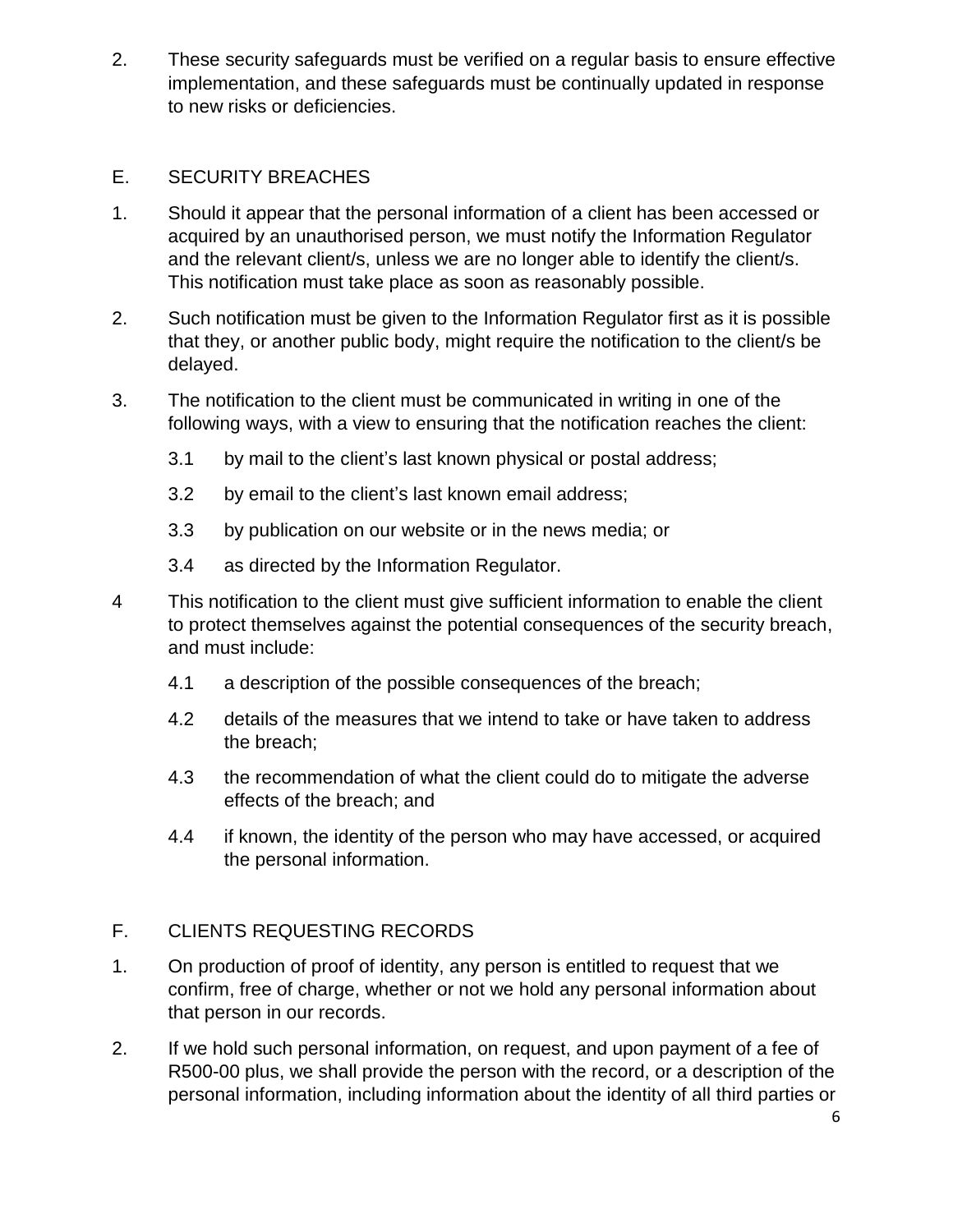categories of third parties who have or have had access to the information. We shall do this within a reasonable period of time, in a reasonable manner and in an understandable form.

- 3. A client requesting such personal information must be advised of their right to request to have any errors in the personal information corrected, which request shall be made on the prescribed application form. See form O. 4 below.
- 4. In certain circumstances, we will be obliged to refuse to disclose the record containing the personal information to the client. In other circumstances, we will have discretion as to whether or not to do so.
- 5. In all cases where the disclosure of a record will entail the disclosure of information that is additional to the personal information of the person requesting the record, the written consent of the Information Officer (or his delegate) will be required, and that person shall make their decision having regard to the provisions of Chapter 4 of Part 3 of the Promotion of Access to Information Act.
- 6. If a request for personal information is made and part of the requested information may, or must be refused, every other part must still be disclosed.

# G. THE CORRECTION OF PERSONAL INFORMATION

- 1. A client is entitled to require us to correct or delete personal information that we have, which is inaccurate, irrelevant, excessive, out of date, incomplete, misleading, or which has been obtained unlawfully.
- 2. A client is also entitled to require us to destroy or delete records of personal information about the client that we are no longer authorised to retain.
- 3. Any such request must be made on the prescribed form, Form 4, referred to in Section O below [Form 2 in the Regulations].
- 4. Upon receipt of such a lawful request, we must comply as soon as reasonably practicable.
- 5. In the event that a dispute arises regarding the client's rights to have information corrected, and in the event that the client so requires, we must attach to the information, in a way that it will always be read with the information, an indication that the correction of the information has been requested but has not been made.
- 6. We must notify the client who has made a request for their personal information to be corrected or deleted what action we have taken as a result of such a request.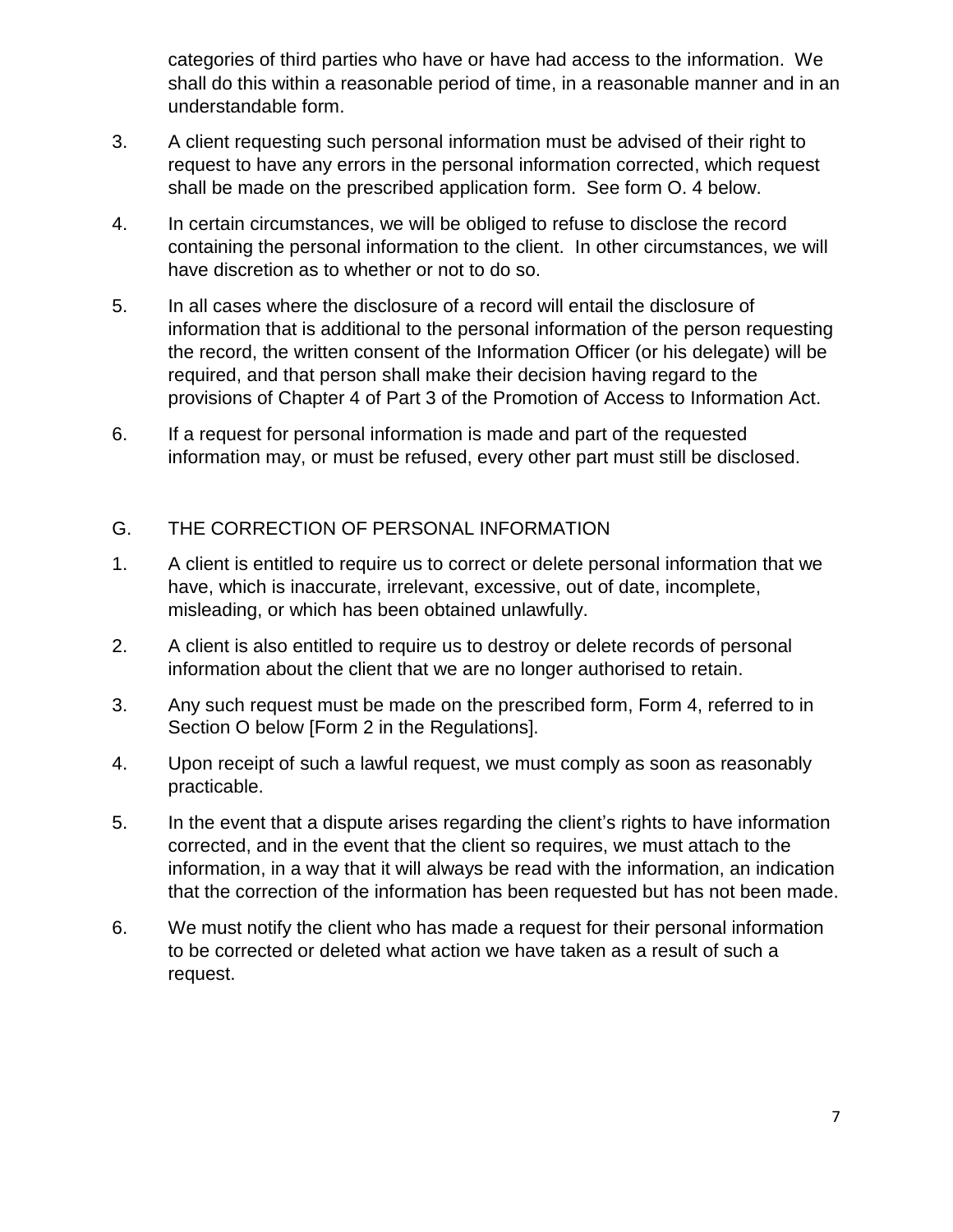#### H. SPECIAL PERSONAL INFORMATION

- 1. Special rules apply to the collection and use of information relating to a person's religious or philosophical beliefs, their race or ethnic origin, their trade union membership, their political persuasion, their health or sex life, their biometric information, or their criminal behaviour.
- 2. We shall not process any of this Special Personal Information without the client's consent, or where this is necessary for the establishment, exercise or defense of a right or an obligation in law.
- 3. Having regard to the nature of our work, it is unlikely that we will ever have to process special personal information, but should it be necessary the guidance of the Information Officer, or their deputy/delegate, must be sought.

# I. THE PROCESSING OF PERSONAL INFORMATION OF CHILDREN

1. We may only process the personal information of a child if we have the consent of the child's parent or legal guardian.

#### J. INFORMATION OFFICER

- 1. Our Information Officer is Sandy Guthrie who is our Chief Executive Officer/Managing Director or someone in a senior management position nominated and authorised by our Chief Executive Officer/Managing Director in writing. Such authorisation shall be made on Form 9 referred to in Section O below. Our Information Officer's responsibilities include:
	- 1.1 Ensuring compliance with POPI.
	- 1.2 Dealing with requests which we receive in terms of POPI.
	- 1.3 Working with the Information Regulator in relation to investigations.
- 2. Our Information Officer must designate in writing as many Deputy Information Officers as are necessary to perform the tasks mentioned in paragraph 1 above. Such designation shall be done by the completion of the prescribed form a copy of which is an annexure to this Compliance Manual, see Form 8 referred to in Section O below.
- 3. Our Information Officer and our Deputy Information Officers must register themselves with the Information Regulator prior to taking up their duties, see Form 7 referred to in Section O below.
- 4. In carrying out their duties, our Information Officer must ensure that:
	- 4.1 this Compliance Manual is implemented;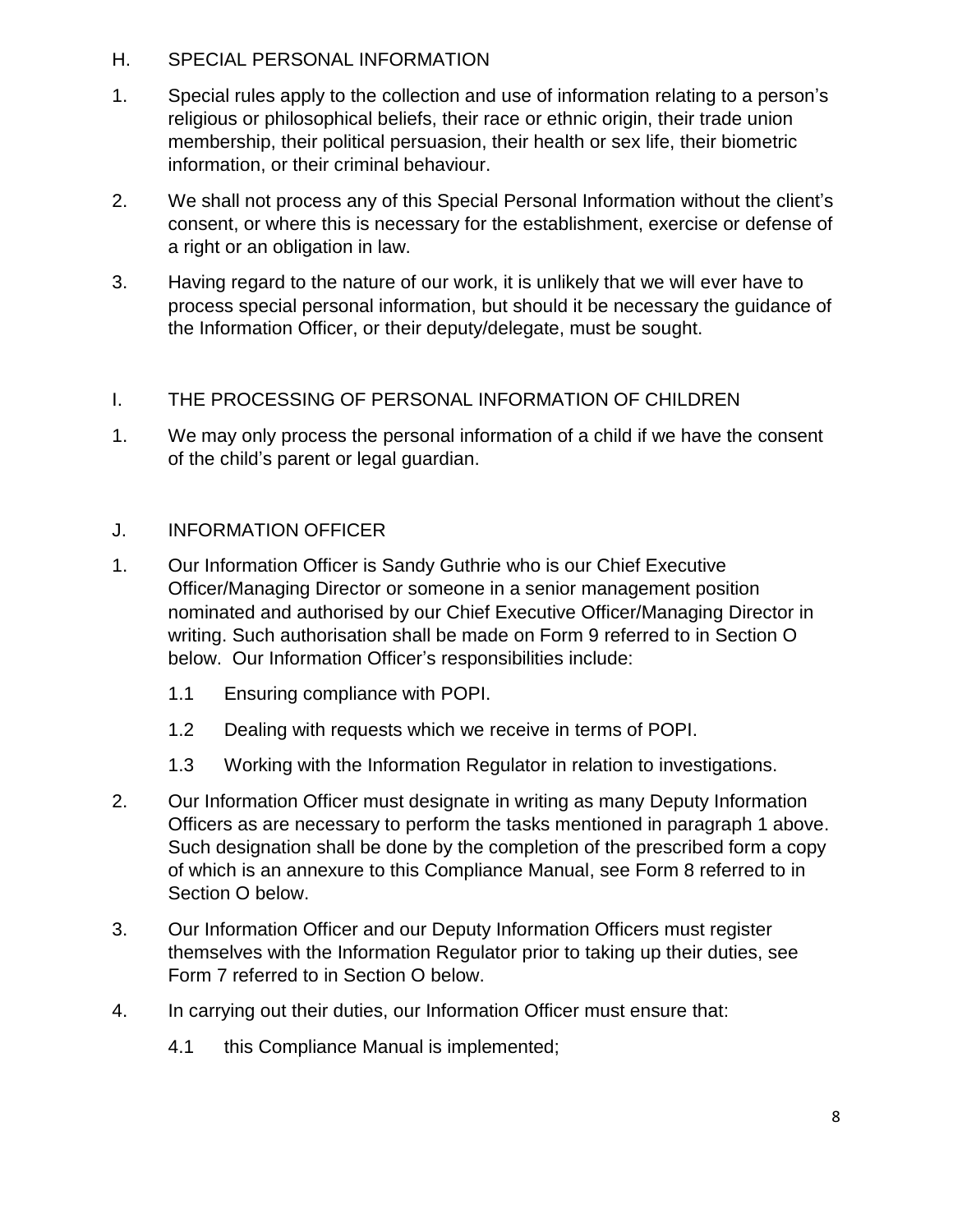- 4.2 a Personal Information Impact Assessment is done to ensure that adequate measures and standards exist in order to comply with the conditions for the lawful processing of personal information;
- 4.3 that this Compliance Manual is developed, monitored, maintained and made available;
- 4.4 that internal measures are developed together with adequate systems to process requests for information or access to information;
- 4.5 that internal awareness sessions are conducted regarding the provisions of POPI, the Regulations, codes of conduct or information obtained from the Information Regulator; and
- 4.6 that copies of this manual are provided to persons at their request, hard copies to be provided upon payment of a fee (to be determined by the Information Regulator).
- 5. Guidance notes on Information Officers have been published by the Information Regulator (on 1 April 2021) and our Information Officer and deputy Information Officers must familiarize themselves with the content of these notes.

# K. CIRCUMSTANCES REQUIRING PRIOR AUTHORISATION

- 1. In the following circumstances, we will require prior authorisation from the Information Regulator before processing any personal information:
	- 1.1 In the event that we intend to utilise any unique identifiers of clients (account numbers, file numbers or other numbers or codes allocated to clients for the purposes of identifying them in our business) for any purpose other than the original intention, or to link the information with information held by others;
	- 1.2 if we are processing information on criminal behaviour or unlawful or objectionable conduct;
	- 1.3 if we are processing information for the purposes of credit reporting (this will be important if we are making reports to assist with client profiling.
	- 1.4 if we are transferring special personal information or the personal information of children to a third party in a foreign country, that does not provide adequate protection of that personal information.
- 2. The Information Regulator must be notified of our intention to process any personal information as set out in paragraph 1.1 above prior to any processing taking place and we may not commence with such processing until the Information Regulator has decided in our favour. The Information Regulator has 4 weeks to make a decision but may decide that a more detailed investigation is required. In this event the decision must be made in a period as indicated by the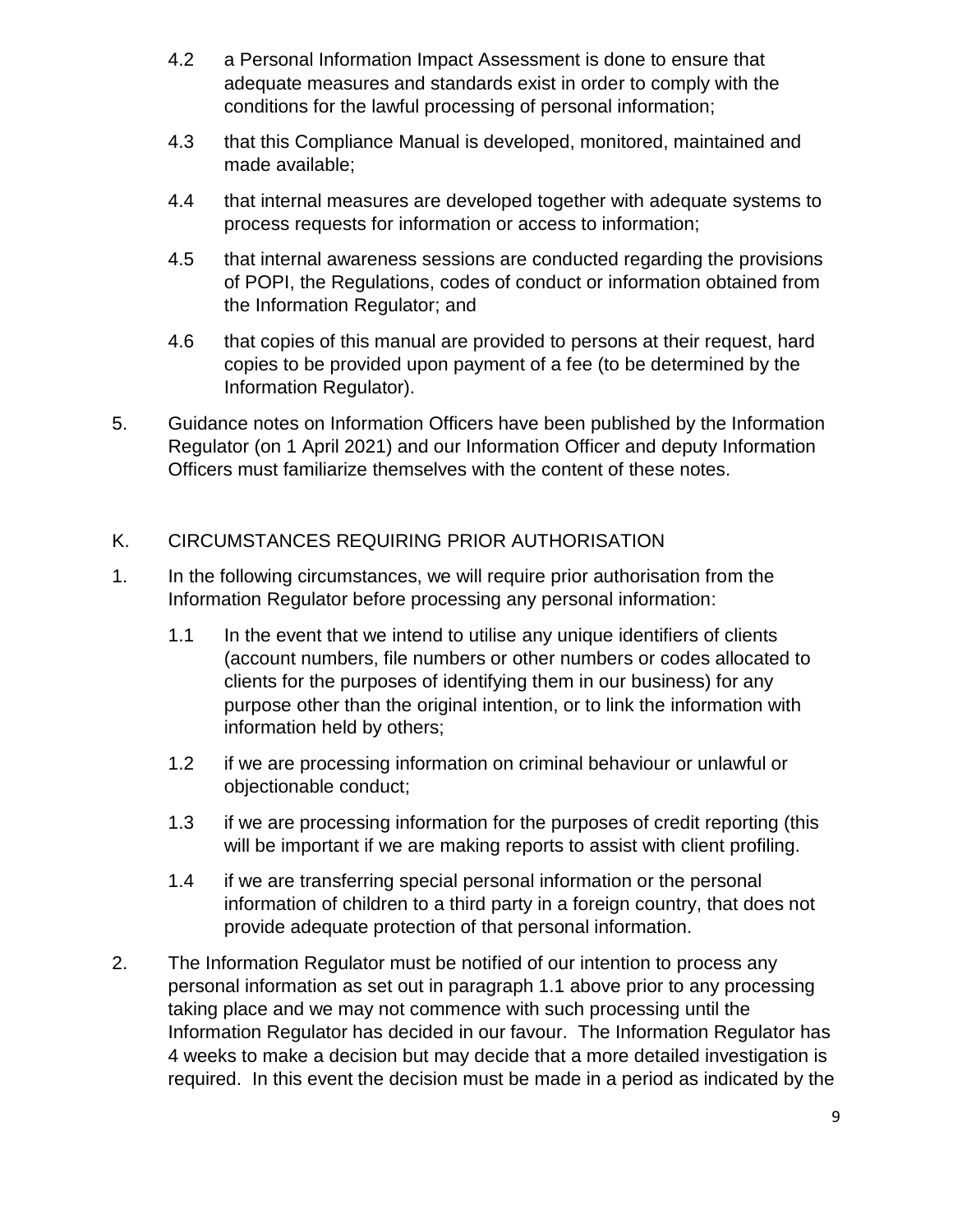Information Regulator, which must not exceed 13 weeks. If the Information Regulator does not make a decision within the stipulated time periods, we can assume that the decision is in our favour and commence processing the information.

#### L. DIRECT MARKETING

- 1. We may only carry out direct marketing (using any form of electronic communication) to clients if:
	- 1.1 they were given an opportunity to object to receiving direct marketing material by electronic communication at the time that their personal information was collected; and
	- 1.2 they did not object then or at any time after receiving any such direct marketing communications from us.
- 2. We may only approach clients using their personal information, if we have obtained their personal information in the context of providing services associated with our estate agency business to them, and we may then only market estate agency services to them.
- 3. We may only carry out direct marketing (using any form of electronic communication) to other people if we have received their consent to do so.
- 4. We may approach a person to ask for their consent to receive direct marketing material only once, and we may not do so if they have previously refused their consent.
- 5. A request for consent to receive direct marketing must be made in the prescribed manner and form. The prescribed form of this request and consent is an annexure to this Compliance Manual, Form 5 referred to in Section O below.
- 6. All direct marketing communications must disclose our identity and contain an address or other contact details to which the client may send a request that the communications cease.

#### M. TRANSBORDER INFORMATION FLOWS

- 1. We may not transfer a client's personal information to a third party in a foreign country, unless:
	- 1.1 the client consents to this, or requests it; or
	- 1.2 such third party is subject to a law, binding corporate rules or a binding agreement which protects the personal information in a manner similar to POPI, and such third party is governed by similar rules which prohibit the